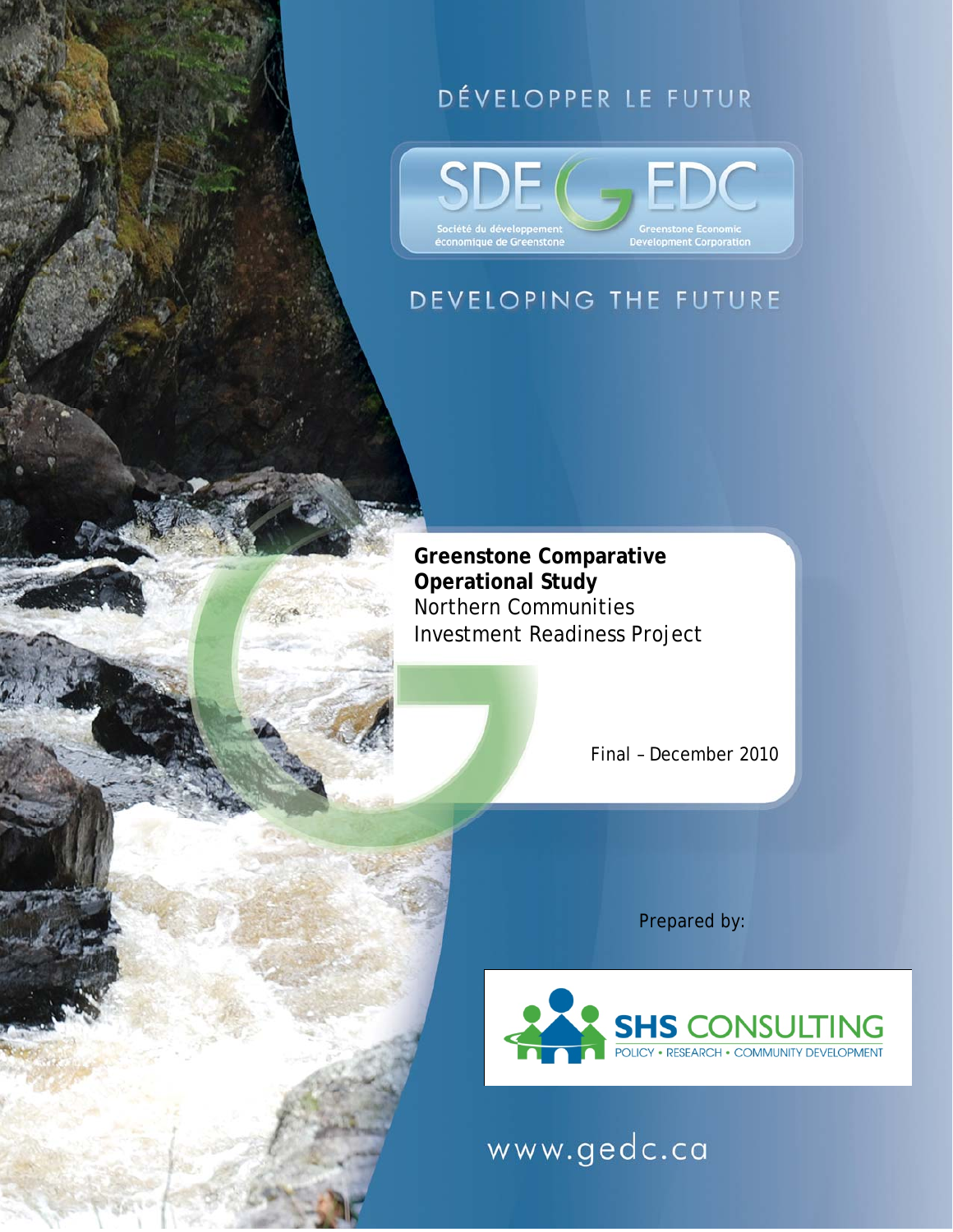# **Table of Contents**

| 1.0     |         |                                                           |  |
|---------|---------|-----------------------------------------------------------|--|
| 1.1     |         |                                                           |  |
| 1.2     |         |                                                           |  |
| 1.3     |         |                                                           |  |
|         | 1, 3, 1 |                                                           |  |
|         | 1.3.2   |                                                           |  |
|         | 1.3.3   |                                                           |  |
|         | 1, 3, 4 |                                                           |  |
|         | 1.3.5   |                                                           |  |
| 1.4     |         |                                                           |  |
| 2.0     |         |                                                           |  |
| 2.1     |         |                                                           |  |
|         |         |                                                           |  |
|         |         |                                                           |  |
|         | 2.1.3   |                                                           |  |
|         |         |                                                           |  |
|         | 2.2.1   |                                                           |  |
|         | 2.2.2   |                                                           |  |
|         | 2.2.3   |                                                           |  |
| $2.3 -$ |         |                                                           |  |
| 3.0     |         | Advantages and Disadvantages of Locating in Greenstone 15 |  |
| 3.1     |         |                                                           |  |
| 3.2     |         |                                                           |  |
| 3.3     |         |                                                           |  |
| 4.0     |         |                                                           |  |
| 5.0     |         |                                                           |  |

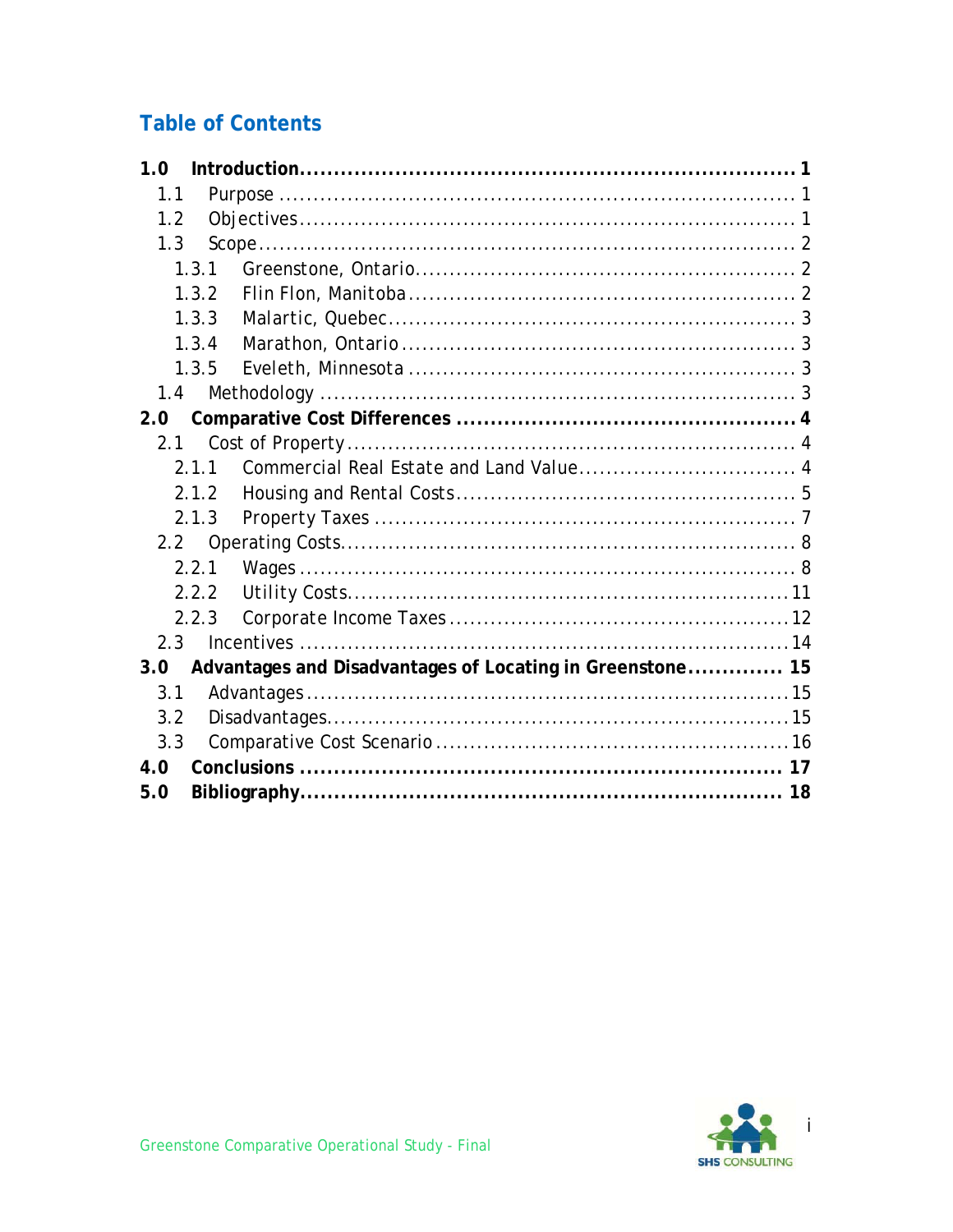### **List of Tables**

| Table 2: Summary of Costs of Operating a Business in Competing Regions15 |  |
|--------------------------------------------------------------------------|--|
|                                                                          |  |

# **List of Figures**

| Figure 5: Property Tax Rates for Residential, Commercial and Industrial |  |
|-------------------------------------------------------------------------|--|
|                                                                         |  |
|                                                                         |  |
|                                                                         |  |
|                                                                         |  |
|                                                                         |  |

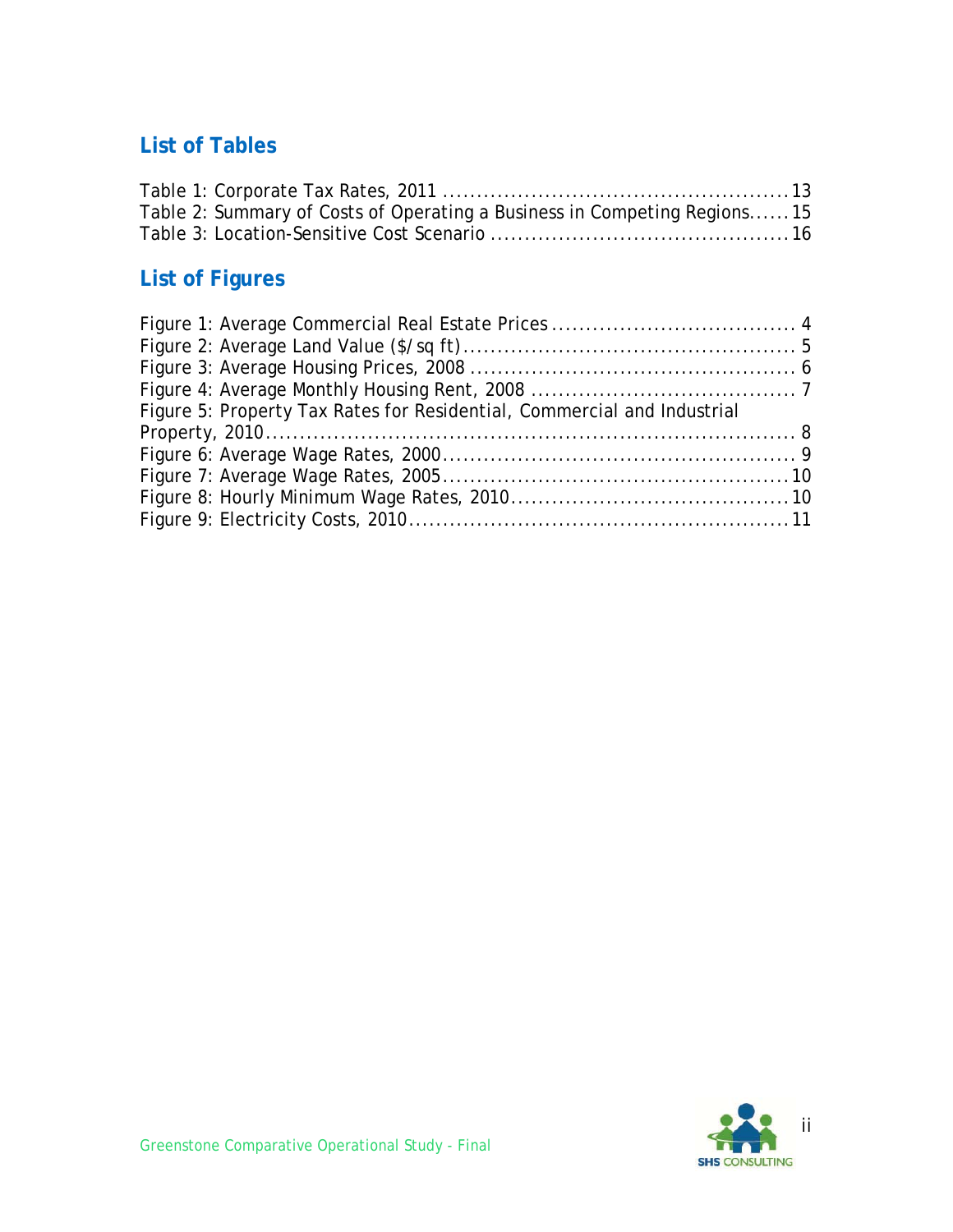### **1.0 Introduction**

#### **1.1 Purpose**

A range of new investment opportunities are emerging within the Greenstone region, particularly the Chromite Deposit in the "Ring of Fire" and the Premier Gold Hardrock project in the Geraldton-Beardmore Camp. This study is being conducted to assist in presenting the Greenstone region to potential new investors.

The overall goal of this study is to prepare a comparative cost analysis of operating a business within the Greenstone region compared to communities in other competing areas (including Manitoba, Quebec, Northern United States and Northwestern Ontario) in order to demonstrate the comparative advantages to potential investors of locating within the Greenstone region. A further key goal is to identify any potential disadvantages in order to help develop strategies to overcome them. The study would also enable Greenstone to target specific aspects of the identified sector in which Greenstone is the most competitive and would further assist the Senior Business Consultants within the Ministry of Economic Development and Trade to further understand the underlying opportunities within the Greenstone region and present them to their potential client base.

#### **1.2 Objectives**

This study seeks to achieve the following specific objectives:

- Identify comparative cost differences of operating a business in the Greenstone region versus communities in identified competing areas
- Identify advantages of locating within Greenstone
- Identify any potential disadvantages of locating within Greenstone
- Highlight any specific aspects of the identified sector in which Greenstone is most competitive

These objectives are to be met through gathering and reviewing comparative cost data for an identified relevant business within Greenstone and within a selected community in each of the four competing areas. From this information, specific competitive advantages and disadvantages of Greenstone are to be identified.

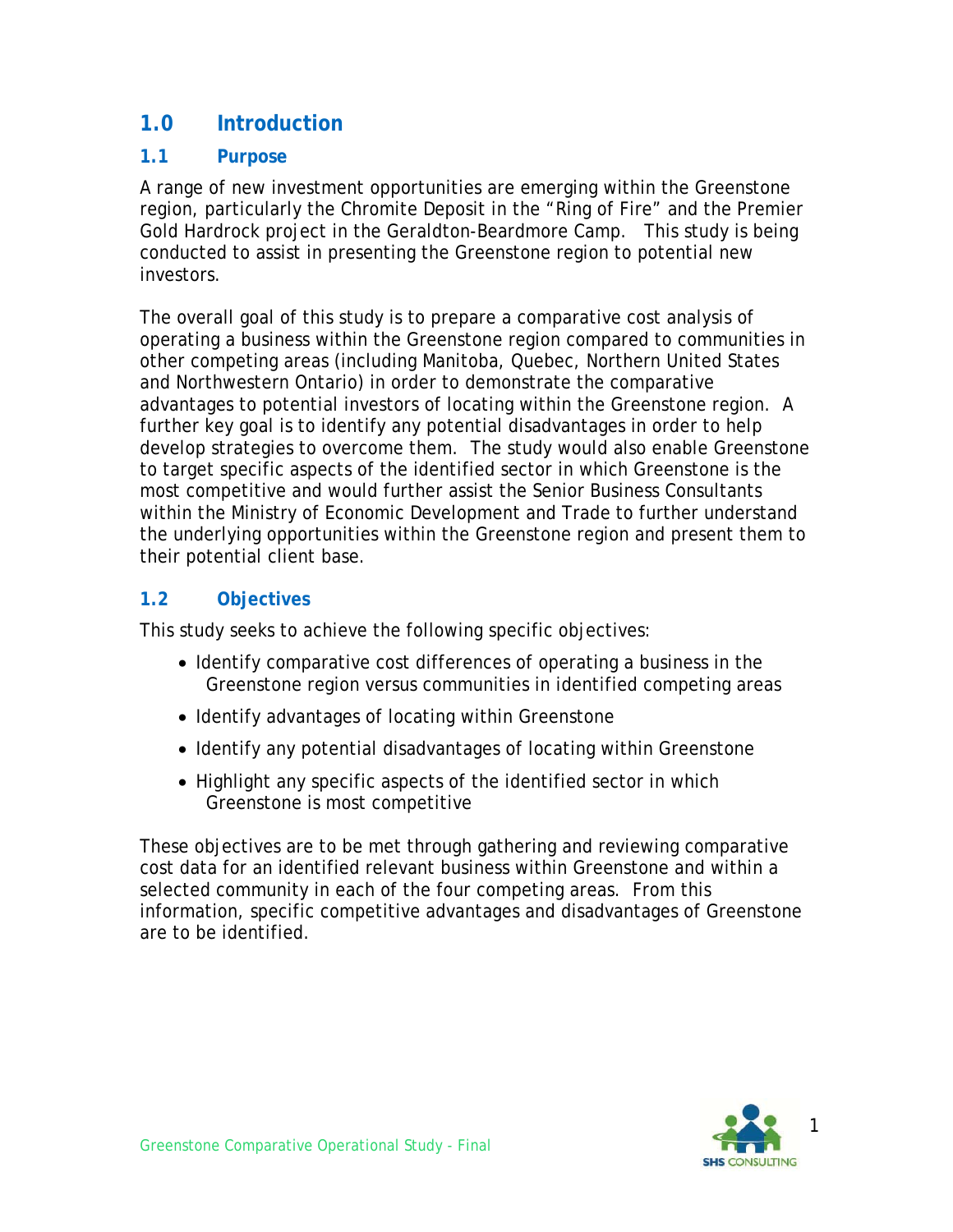#### **1.3 Scope**

This study covers the area serviced by the Greenstone Economic Development Corporation, and compares the Greenstone region with the following competing areas: Flin Flon, Manitoba; Marathon, Ontario; Malartic, Quebec; Eveleth, Minnesota.

#### *1.3.1 Greenstone, Ontario*

This study covers the area serviced by the Greenstone Economic Development Corporation. The Greenstone region currently has a population of 4,906. The Municipality of Greenstone was amalgamated in 2001 from the former communities of:

- Beardmore
- Caramat (physically separated)
- Geraldton
- Jellicoe
- Longlac
- Macdiarmid
- Nakina
- Orient Bay

The area also includes the First Nation Communities of:

- Aroland First Nation
- Ginoogaming First Nation
- Lake Nipigon Ojibway First Nation
- Long Lake #58 First Nation
- Rocky Bay First Nation

The Greenstone Region is part of the District of Thunder Bay, which is located in Northwestern Ontario.

#### *1.3.2 Flin Flon, Manitoba*

Flin Flon is a mining community located on the Manitoba and Saskatchewan border. The City of Flin Flon has 5,594 residents.

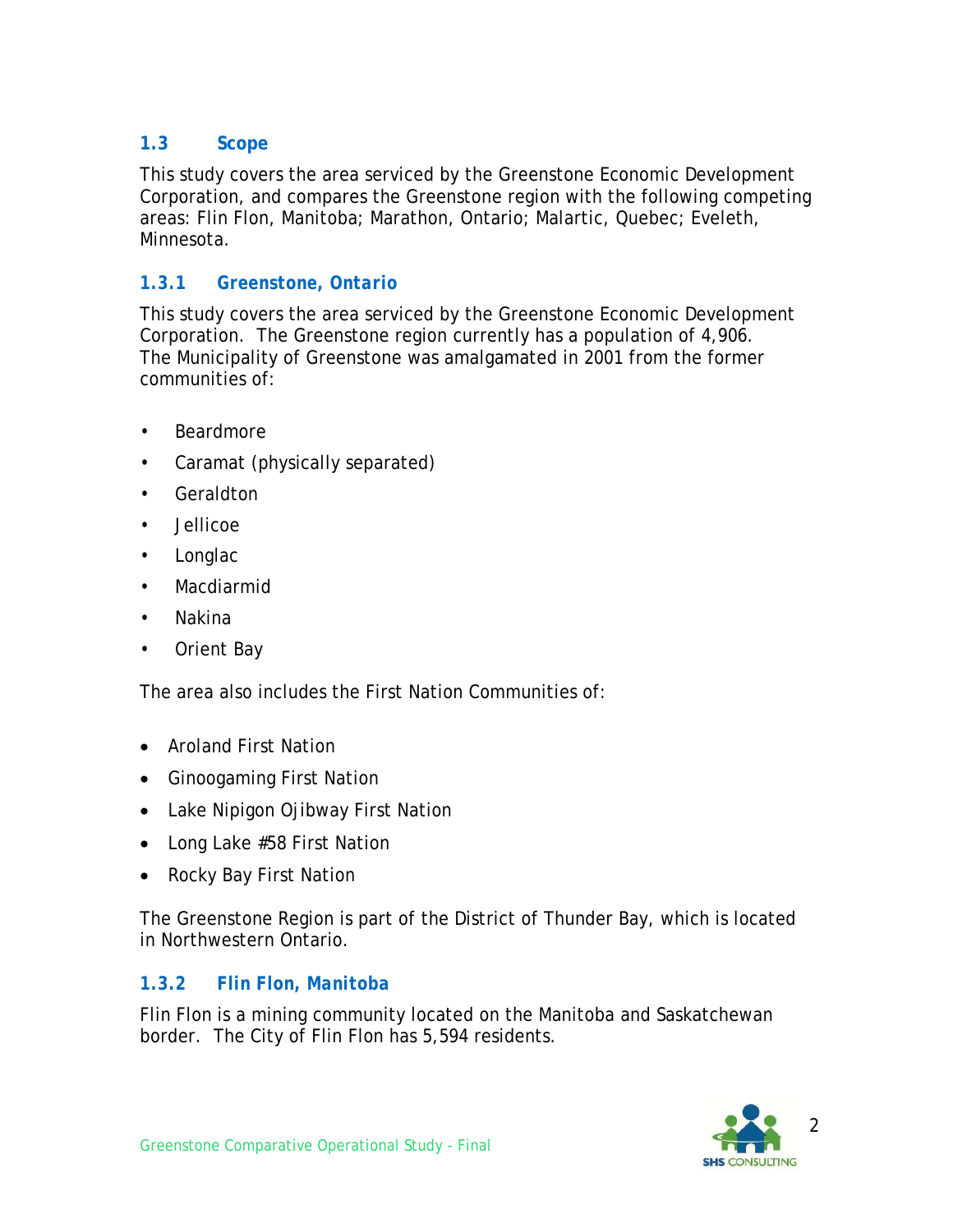#### *1.3.3 Malartic, Quebec*

Malartic is situated near three of Quebec's largest gold mines. Population peaked at 5,983 in the 1950's, declining with the economy and the closing of the major mines in the 1960s. In 2008 and 2009, mining exploration by Osisko Mining has revealed an untapped new gold deposit, estimated at approximately 9 million ounces of ore. The company has received approval from the government of Quebec to launch what would become Canada's largest-ever open pit gold mine. The current population of Malartic is 3,640.

#### *1.3.4 Marathon, Ontario*

Marathon is considered to be an economic hub on the north shore of Lake Superior, surrounded by boreal forests and rich mineral deposits. Currently, the population of Marathon is 4,400 with 72% of the population under 45 years of age.

#### *1.3.5 Eveleth, Minnesota*

The Town of Eveleth's economy has always been tied to iron ore mining and processing. This economic activity peaked during World War II and declined through the second half of the Twentieth Century. A resurgence of demand for iron ore occurred from 2005 to 2007. The current population of Eveleth is 3,585.

#### **1.4 Methodology**

A number of different sources of information were used to provide details on the Greenstone Comparative Operational Study. These include:

- **Statistical Data**: Statistics Canada's Community Profiles from 2006 and 2001 and the U.S. Census from 2000 were used to obtain data on economic characteristics such as the housing market and wages. Due to economic conditions since 2006, the data mentioned in this report may not properly reflect today's housing market and income levels. Therefore, the next Canadian Census in 2011 will have a more accurate estimate on 2010 market conditions.
- **Economic and Labour Market Studies**: Recent economic and labour market studies and reports provided by each region's Economic Development offices provided information on cost data such as land value and property tax rates
- **Other Materials and Resources:** Other materials and resources were also consulted in the preparation of this report and a complete list of these is included in the bibliography. This information was complemented by telephone interviews with key contacts identified in each sector.

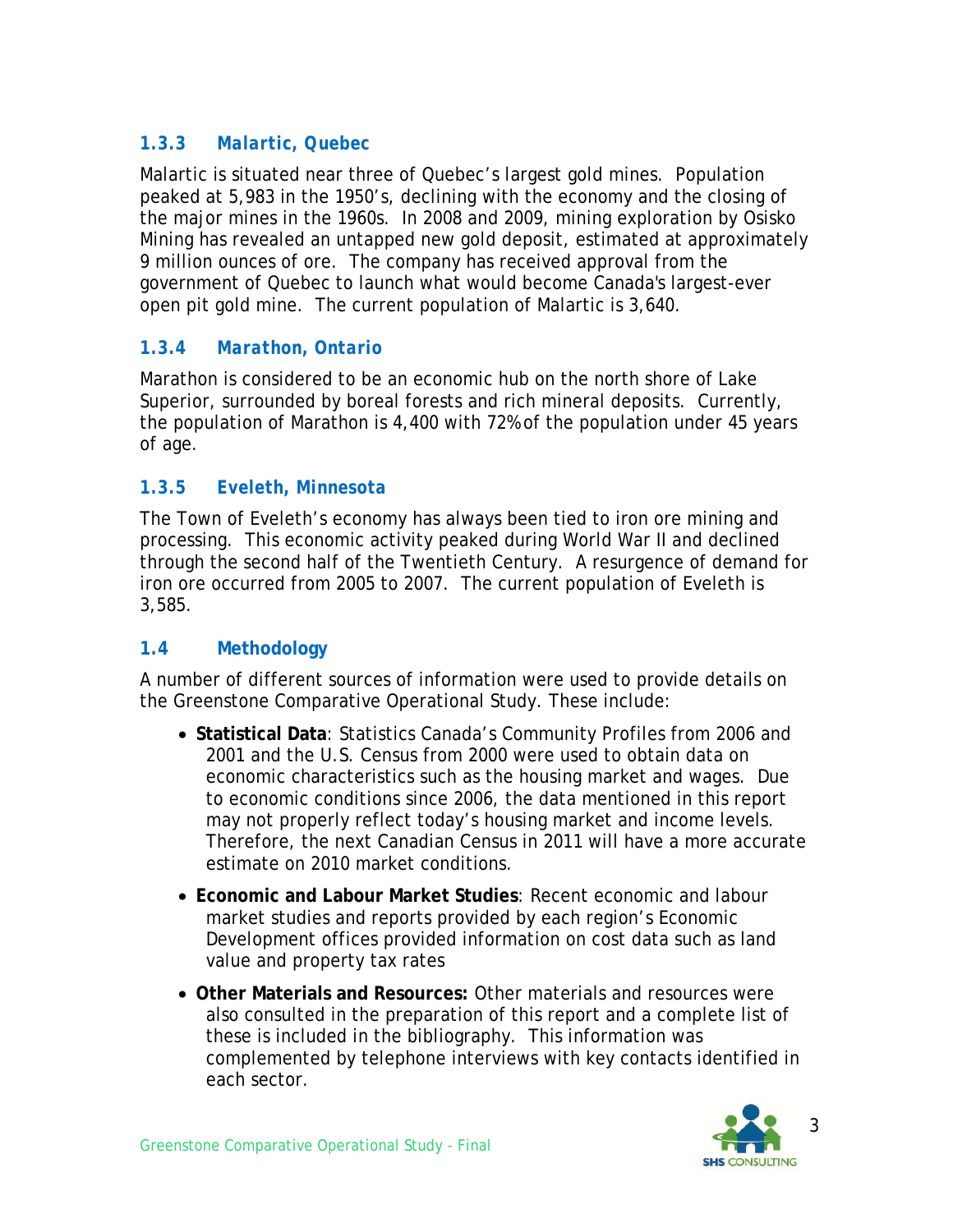# **2.0 Comparative Cost Differences**

In order to determine the advantages and/or disadvantages of operating a business in the Greenstone region compared to its competitors, this report will compare key operating costs and incentives that could attract potential investors. This report will be analyzing the following major location-sensitive cost factors: commercial real estate and land, homeownership and rent, property taxes, wages, utility costs, corporate income taxes, and any incentives to operate in each region.

#### **2.1 Cost of Property**

The biggest factor when comparing operating expenses within different cities is the cost of property. The three real estate comparatives this report will be analyzing are land value and commercial real estate, housing and rental costs, and property tax rates in each municipality.

#### *2.1.1 Commercial Real Estate and Land Value*

In order to determine average commercial real estate prices, this report compiled samples from various real estate sources. During the sampling process, it was noted that commercial property costs in these locations are extremely volatile which is attributed to rather stagnant real estate markets currently being experienced. These volatile costs are largely the reflection of high existing vacancy rates, resulting from the slow economic recovery and the low number of new jobs being created by that recovery. Therefore, the following results do not fully reflect the true cost of commercial real estate when economic recovery is achieved.

As shown in the figure below, Greenstone region's average commercial property costs are one of the highest compared to its competitors. One of the biggest potential threats is the price of commercial real estate in Marathon, which is approximately 53% less expensive than in Greenstone.



#### **Figure 1: Average Commercial Real Estate Prices**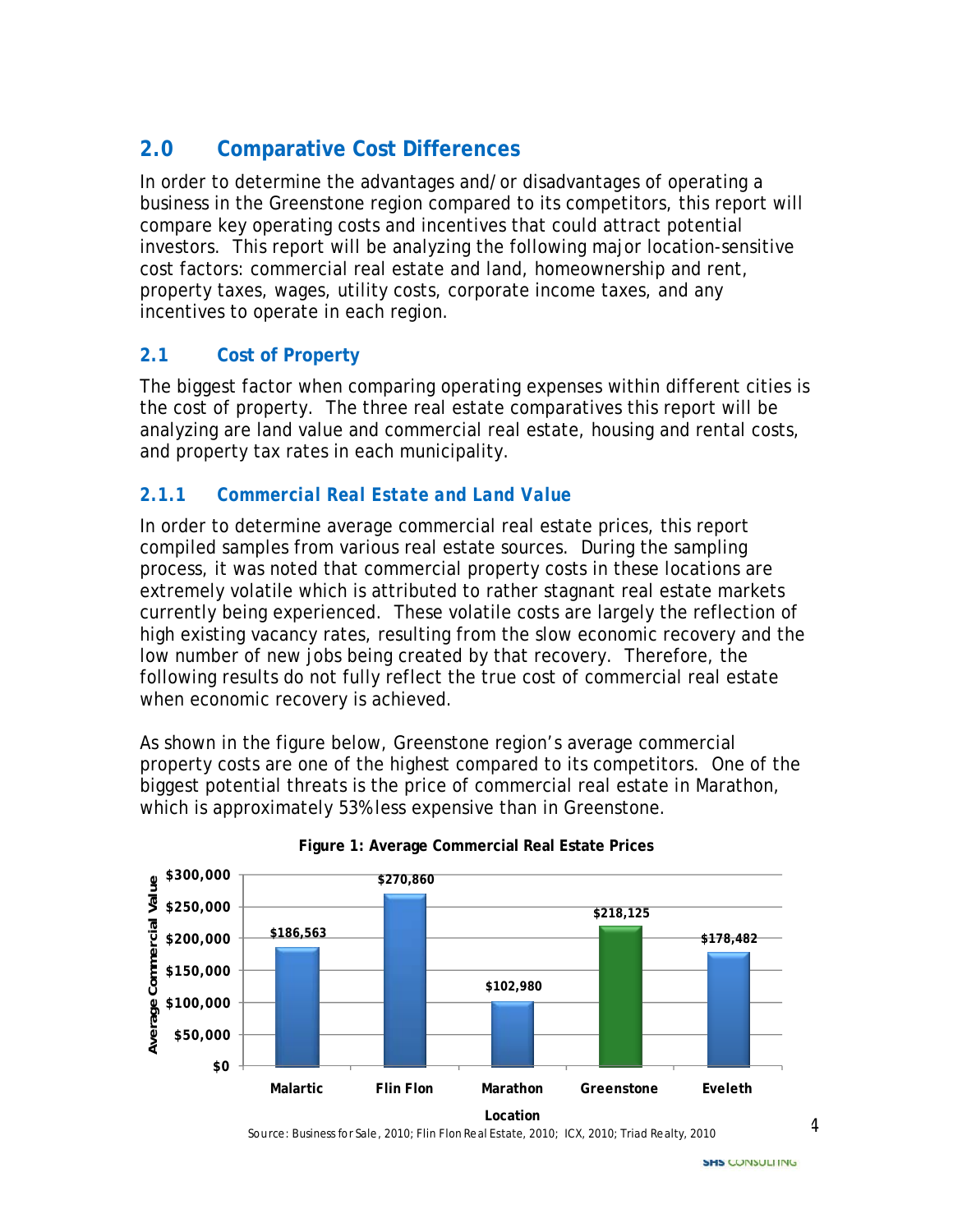A more useful indicator of property valuation, especially for new businesses wishing to develop, is analyzing the average land value. The figure below illustrates the average land value amongst the comparators.



**Figure 2: Average Land Value (\$/sq ft)** 

All of the regions in this analysis have very competitive land prices, except for the cities of Malartic and Flin Flon, which have average prices approximately 158% higher than the rest of the comparators. One of the reasons behind Malartic's high property value is likely due to the new gold mine development by Osisko. However, amongst the regions with competitive land values such as Marathon and Eveleth, Greenstone's land value per square foot is approximately \$0.46, which is approximately 50% more expensive.

#### *2.1.2 Housing and Rental Costs*

A primary motivator to operate a business in a particular city is looking at the associated living cost. A key indicator that reflects the cost of living is looking at the value of real estate and rental price for dwellings. The following figure illustrates the average housing price in Greenstone region compared to other competing cities.



Source: ICX, 2010; Ville de Malartic, 2010; Municipality of Greenstone, 2010; City of Eveleth, 2010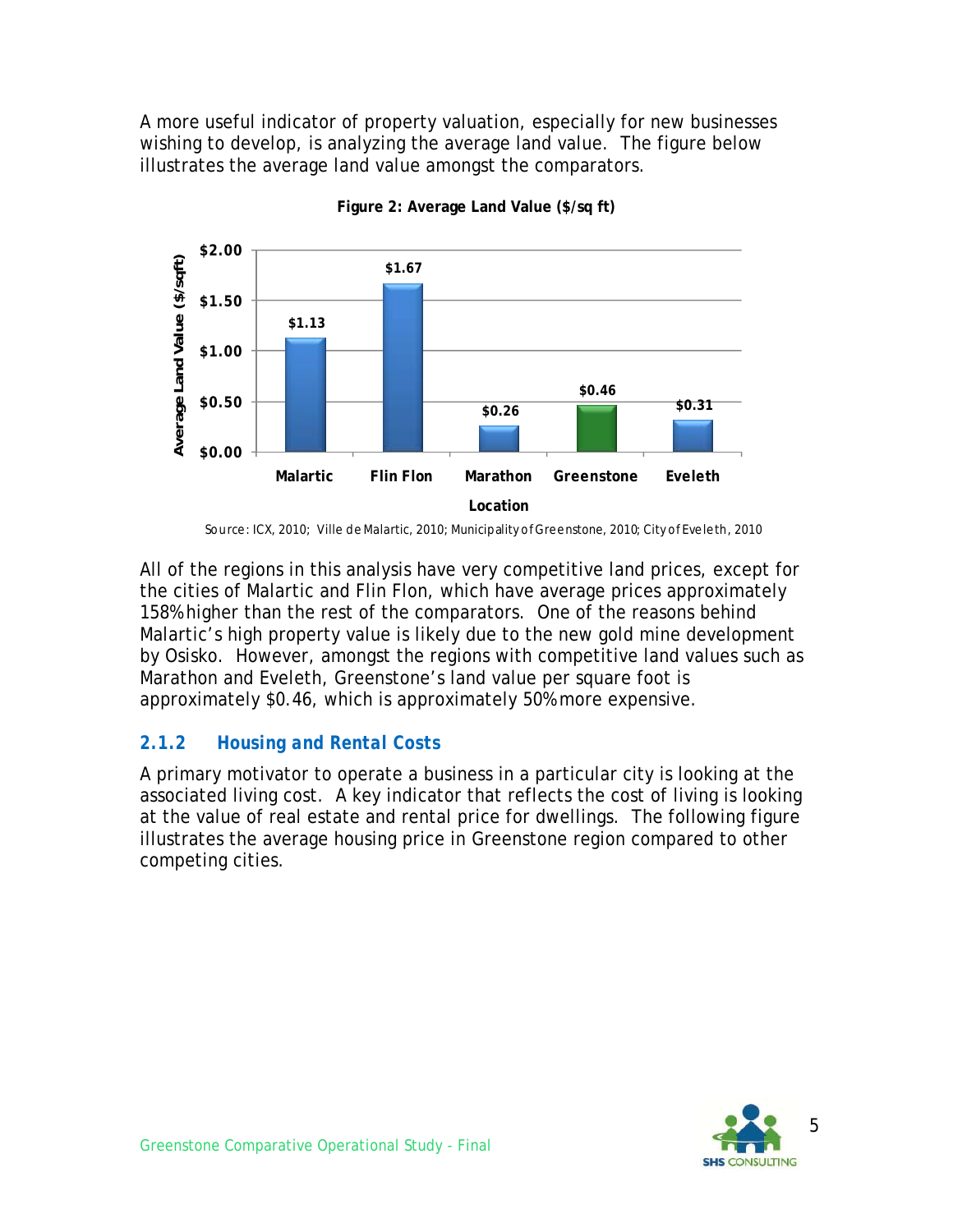

**Figure 3: Average Housing Prices, 2008** 

Source: Statistics Canada Community Profiles, 2006; City-Data, 2008 Note: Canadian city housing prices have been adjusted with inflation by 4.6% from 2006 to 2008; City of Eveleth's housing price has been adjusted using January 1, 2008 exchange rate of 0.9977CAD/USD

The Greenstone region's average housing price in 2008 was approximately \$87,664<sup>1</sup>. When normal market conditions are occurring, Greenstone has the highest average house price when compared to other Canadian comparator municipalities. This can pose a potential threat when comparing Greenstone to one of its closer competitors, Marathon, which is approximately 13% less expensive.

The current market condition in Greenstone is characteristic of short-term recessionary levels and is somewhat below these levels. It is expected to return to normal values as anticipated economic growth occurs.

Although the average house price in Greenstone is marginally higher than the rest of the competing cities in Canada, the average monthly rent of housing is considerably higher, approximately 25% more expensive than its competitors. Figure 4 compares the average monthly housing rent in Greenstone region to other competing cities.

<sup>&</sup>lt;sup>1</sup> As mentioned in methodology in Section 1.4, economic conditions since 2006 has affected the housing market, and therefore the data presented may not illustrate today's average housing price.



l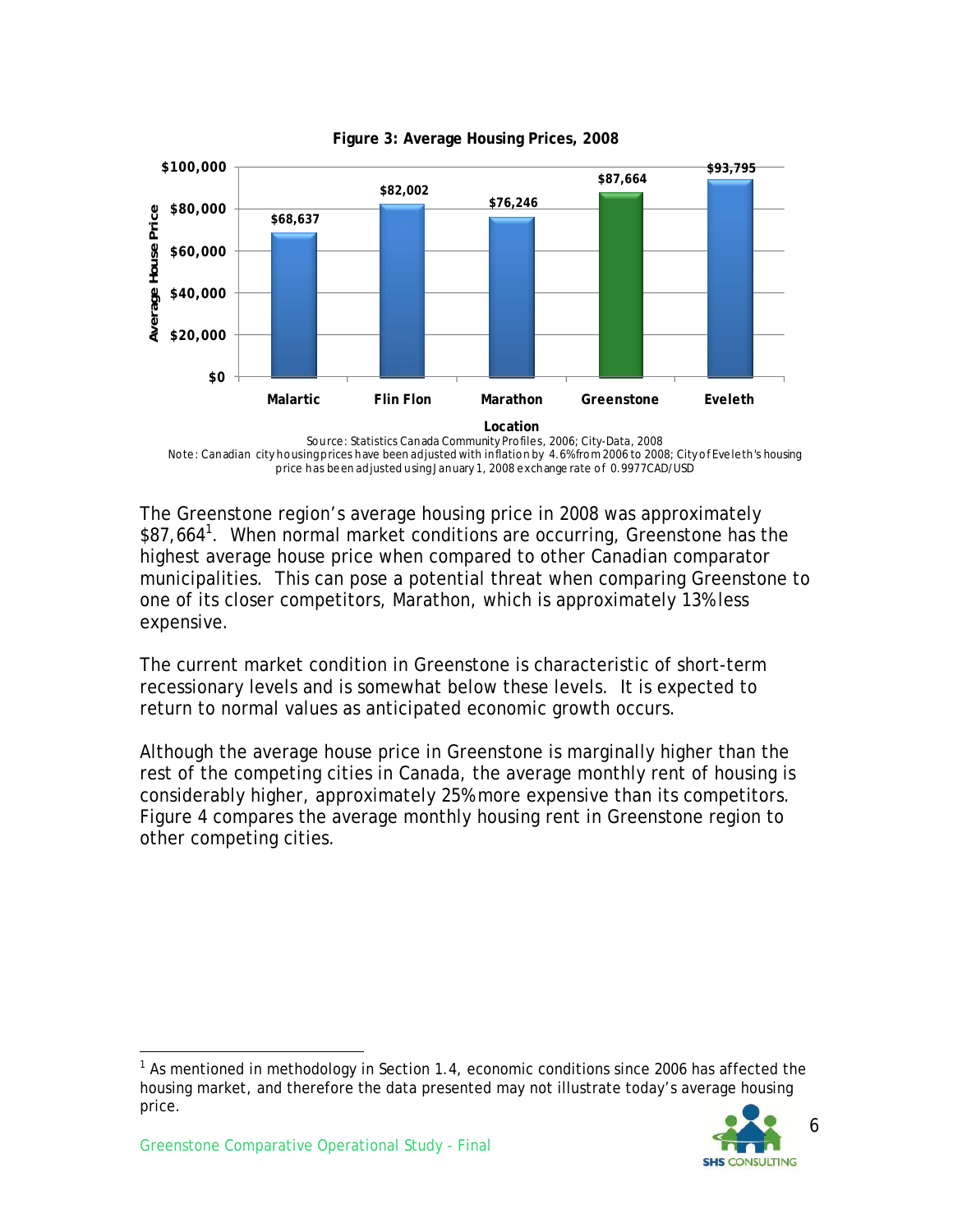

Source: Statistics Canada Community Profiles, 2006; City-Data, 2008 Note: Canadian city housing prices have been adjusted with inflation by 4.6% from 2006 to 2008; City of Eveleth's housing price has been adjusted using January 1, 2008 exchange rate of 0.9977USD/CAD

Greenstone region's average monthly housing rent is currently \$658 per month, which is approximately \$134 higher than the city of Flin Flon and Marathon, and \$239 higher than Malartic. This can be a barrier to potential investors, since it may be difficult to convince employees to live in a location that is more expensive.

#### *2.1.3 Property Taxes*

Although property taxes marginally affect the cost of an operation, they may be a factor that could ultimately attract investors to operate in a particular location. The figure below compares 2010 property tax rates for residential, commercial and industrial properties in the competing cities. *Note: The industrial property tax rate in Flin Flon is not shown since this information is currently not available.* 

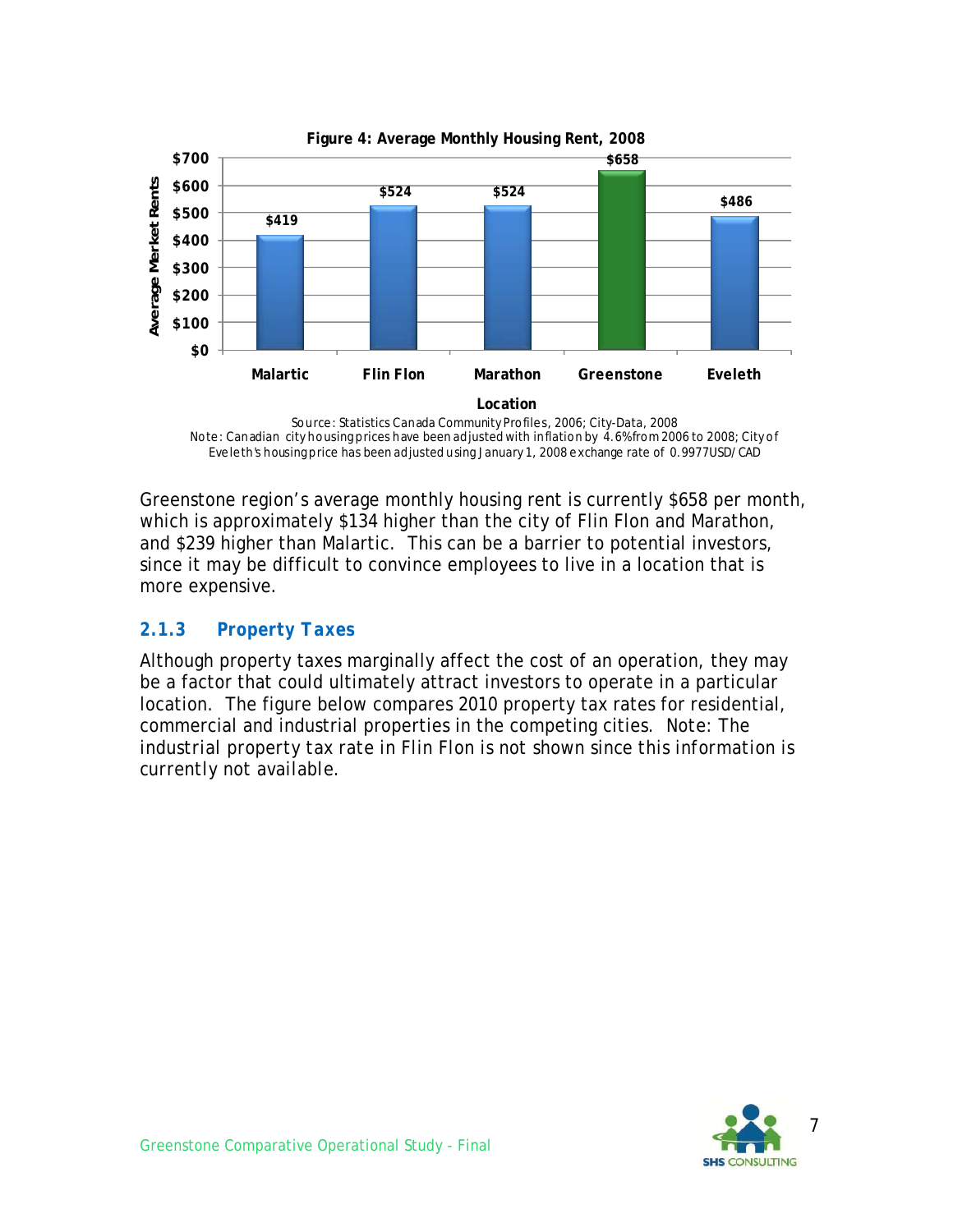

**Figure 5: Property Tax Rates for Residential, Commercial and Industrial Property, 2010**

Source: Saint Louis County, Rate Sheet 2010; Ville de Malartic, 2010; The Corporation of the Municiaplity of Greenstone, 2010 Tax Rates, 2010; Community Futures Greenstone, 2010; Town of Marathon, 2010

The Greenstone region has a competitive commercial property tax rate, having the second lowest rate at 4.164%. When comparing Greenstone to its interprovincial neighbour Marathon, Greenstone has approximately a 1% lower property tax rate on residential and commercial property, and 3% on industrial property. The only region that has a lower property tax rate is Malartic, which has the lowest rates for all types of property. Although the Greenstone region does not have the lowest property tax rates, it does have attractive rates compared to other competitors. Therefore, property taxes in the Greenstone region can be considered a competitive advantage.

#### **2.2 Operating Costs**

Operating costs can vary significantly depending on geographic location. When comparing the cost of operating a business among competing cities, it is important to look at the following location-sensitive costs: wages, utility costs, corporate tax rates, and incentives.

#### *2.2.1 Wages*

Labour costs are the key element in location-sensitive costs and can vary significantly depending on location. For example, for manufacturing operations, labour costs average 64% of location-sensitive costs, while nonmanufacturing operations have labour costs attributing to 80% on average of

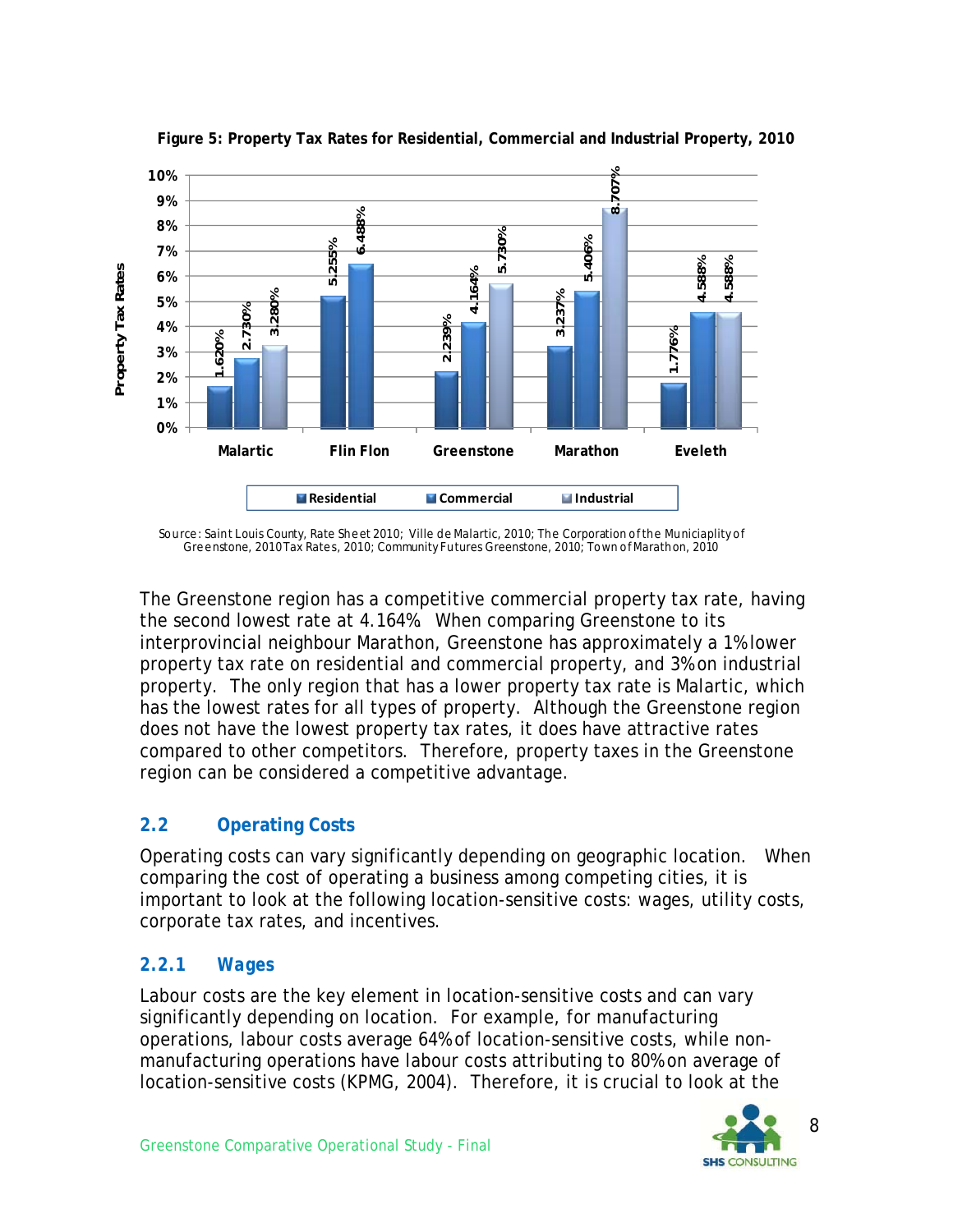average and minimum wage rates in the competing regions.

Due to the different timing of the U.S. and Canadian Census periods, the following figure compares average wage rates based on the US Census last conducted in 2000 with the 2001 Census. Following this, we examine more current wages rates for Canadian comparator cities based on the 2006 Census.

Figure 6, illustrates average wage rates in 2000. Compared to the rest of the regions, Eveleth has a low average rate similar to Malartic. Therefore, when looking at Figure 7 on page 10, which compares average wage rates in 2005<sup>2</sup>, we can safely assume that the average wage rate in Eveleth will be greater than Malartic's, but less than the rest of the comparative regions.



**Figure 6: Average Wage Rates, 2000** 

The Greenstone region has the second highest average wage rate compared to the rest of the competitive regions. This could be a disadvantage since potential investors may be enticed to operate in a competing location in order to reduce their operating costs. However, Greenstone's neighbouring competitor Marathon has a significantly higher average wage rate, which could be used as an advantage if a potential investor is indecisive between the two regions.

 $2$  As mentioned in methodology in Section 1.4, economic conditions since 2006 has affected the income levels, and therefore the data presented may not illustrate today's average wage rate.



l

Note: Eveleth wage is adjusted for inflation (2.19% in 2000) and then adjusted using January 1, 2000 exchange rate of 1.44559 CAD/USD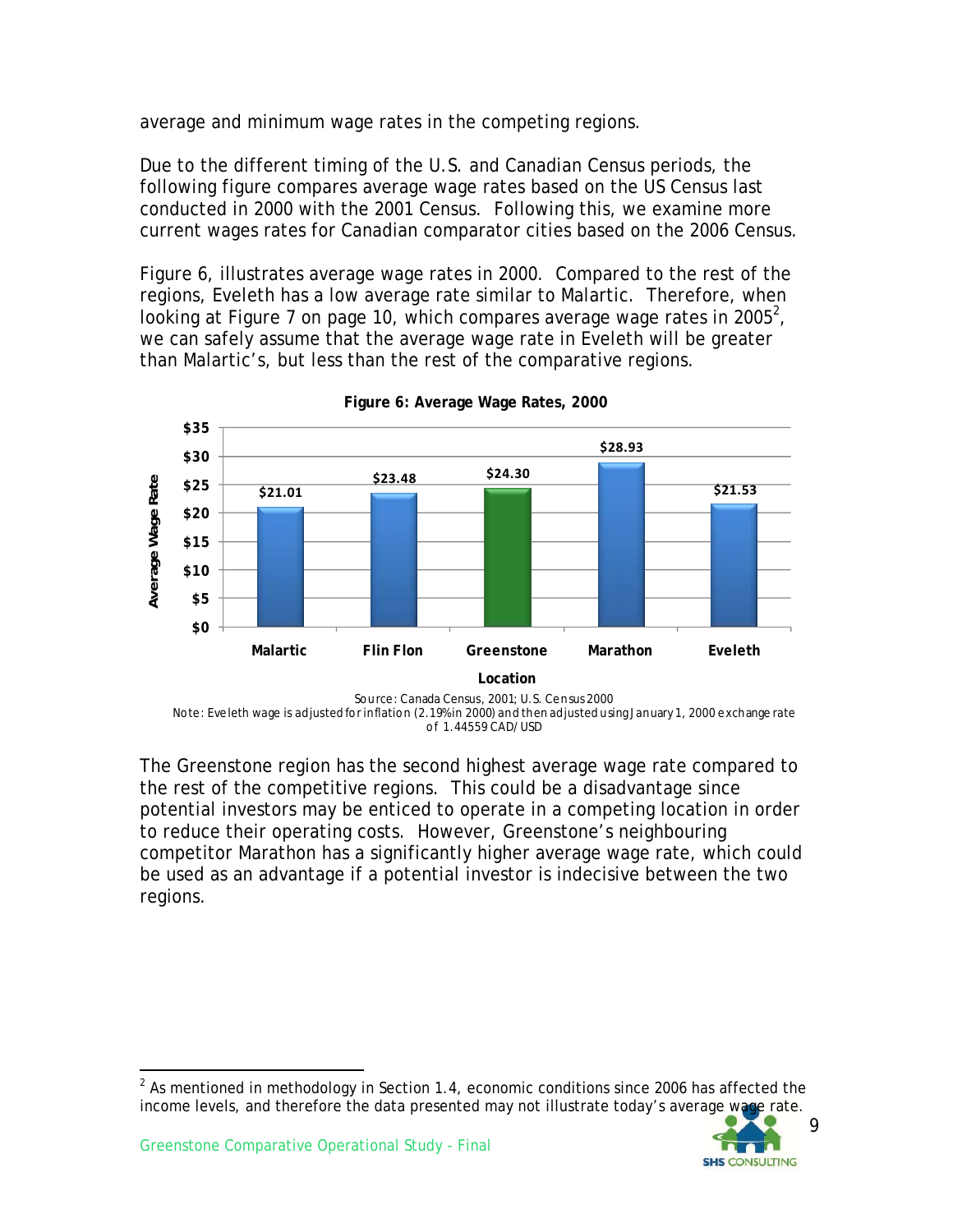

**Figure 7: Average Wage Rates, 2005** 

The flip side to having a higher wage rate could be used by businesses to attract highly skilled workers to their location. Therefore, depending on how the information of having a higher than normal average wage rate is presented may be either a disadvantage or an advantage.

For small businesses that wish to pay minimum wage, the following figure illustrates the minimum wage in each comparator. The minimum wage in each town is set by either the local province or state. The State of Minnesota has two tiers of minimum wage rates: \$6.15 an hour if the enterprise has annual receipts of \$625,000 or more; \$5.25 if the enterprise has annual receipts less than \$625,000 (U.S. Department of Labor, 2010). However, in July 2009, the City of Eveleth passed a motion to increase the minimum wage to \$7.25 an hour in accordance with the new federal minimum wage rate (City of Eveleth, 2010).



Source: Government of Manitoba, 2010; Government of Ontario, 2010; Government of Quebec, 2010 ; U.S. Department of Labor, 2010

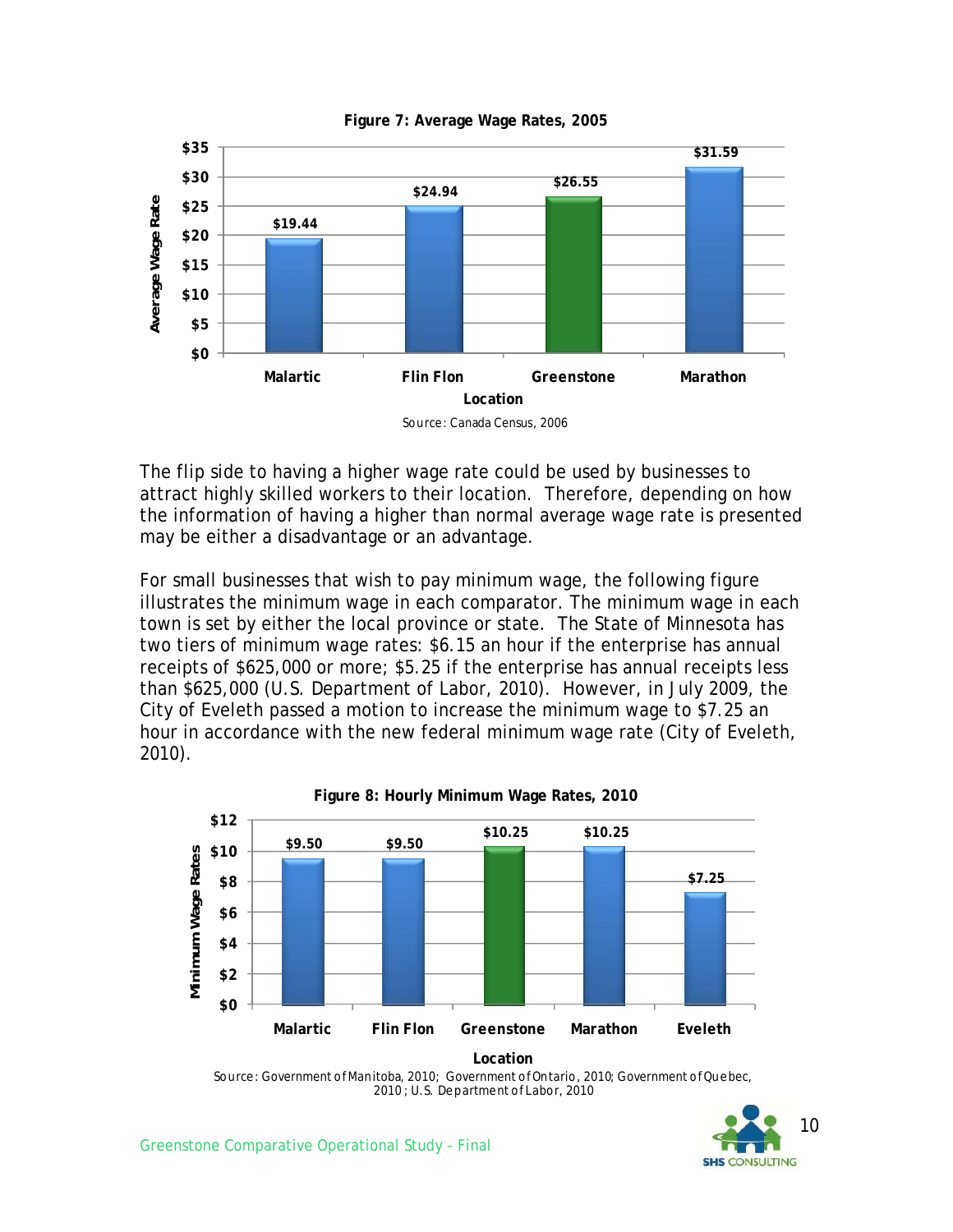Currently, Greenstone (and Marathon) has the highest minimum wage compared with other competing cities. If a business is paying minimum wage, an operation's labour costs in Greenstone would be 7.9% more expensive than Malartic and Flin Flon, and 41.4% more expensive than Eveleth. Although Greenstone does have a higher minimum wage, which in turn would result in higher operating costs, the marginal increase in wages could potentially attract employees to work in Greenstone

#### *2.2.2 Utility Costs*

Depending on the type and size of operation, utility costs could be a large portion of operating costs. Therefore, an examination of electricity costs in each location could give an idea of what the utility costs would look like. Figure 9 illustrates the monthly electricity costs for a commercial and an industrial business. Due to each area's geographic location, there are no local or regionally operated power stations. Therefore each location relies on the power provided by its province or state. Furthermore, Greenstone and Marathon will have the same costs, in view of their reliance on the same electricity provider.



**Figure 9: Electricity Costs, 2010** 

Source: Manitoba Hydro, 2010; U.S. Energy Information Administration, 2010 Note: Assuming a commercial business is using 25,000kWh/month and an industrial business is using 400,000kWh/month; Electricitycost in Eveleth was adjusted using October 19, 2010 exchange rate of 1.0299 CAD/USD

As shown in the figure above, Greenstone's electricity costs for commercial and industrial loads are much higher than the other competitors. For instance, the monthly average electricity cost in Greenstone is almost twice as much compared to the electricity cost in Flin Flon. The reason behind Flin Flon's inexpensive energy is Equalization, which is a federal subsidy

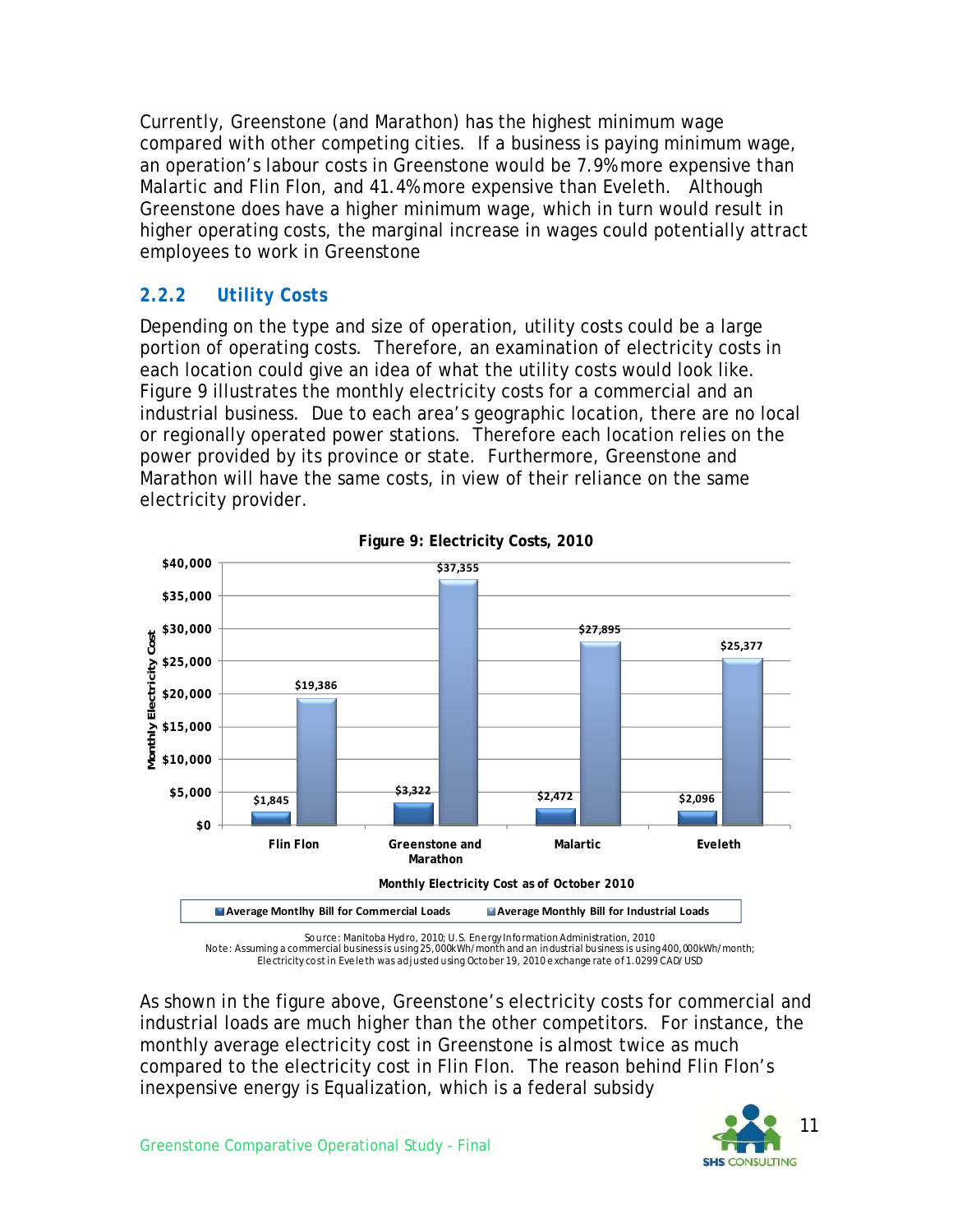program that transfers revenue from prosperous to less prosperous provinces with the objective of ensuring reasonably comparable levels of public services at reasonably comparable levels of taxation. In this figure, Malartic has the second highest utility cost; however, Greenstone's electricity cost is still approximately 25% more expensive for both industrial and commercial loads. Accordingly, the high electricity cost in Greenstone could represent a disadvantage.

#### *2.2.3 Corporate Income Taxes*

One of the biggest factors that affect the decision to operate a business is the corporate tax rate. Depending on the location, the corporate tax rate can vary substantially. Table 1 illustrates the corporate tax structure in each competing region. Again, since Greenstone and Marathon are located in the same province, their tax structure will be identical. In addition, the corporate tax system in the United States works on a system of graduated marginal tax rates, whereas in Canada the entire income is taxed at the same rate.

If a business is operating at an income below \$400,000 a year, the most competitive location is in Flin Flon, with the lowest tax rate of 11%. However, if a company is earning over \$400,000 a year, Greenstone (and Marathon) has the lowest corporate tax rates of 28%. This is a significant contributor to attract potential investors to operate a business in the Greenstone region. When compared to Eveleth, operating in Greenstone could save approximately 16% each year. Additionally, the Province of Ontario and the Canadian Government have made plans to gradually decrease their corporate tax rates annually. Therefore, by 2013, the corporate tax rate in Greenstone and Marathon will be 25%, approximately 1.5% lower than all other Canadian competitors.

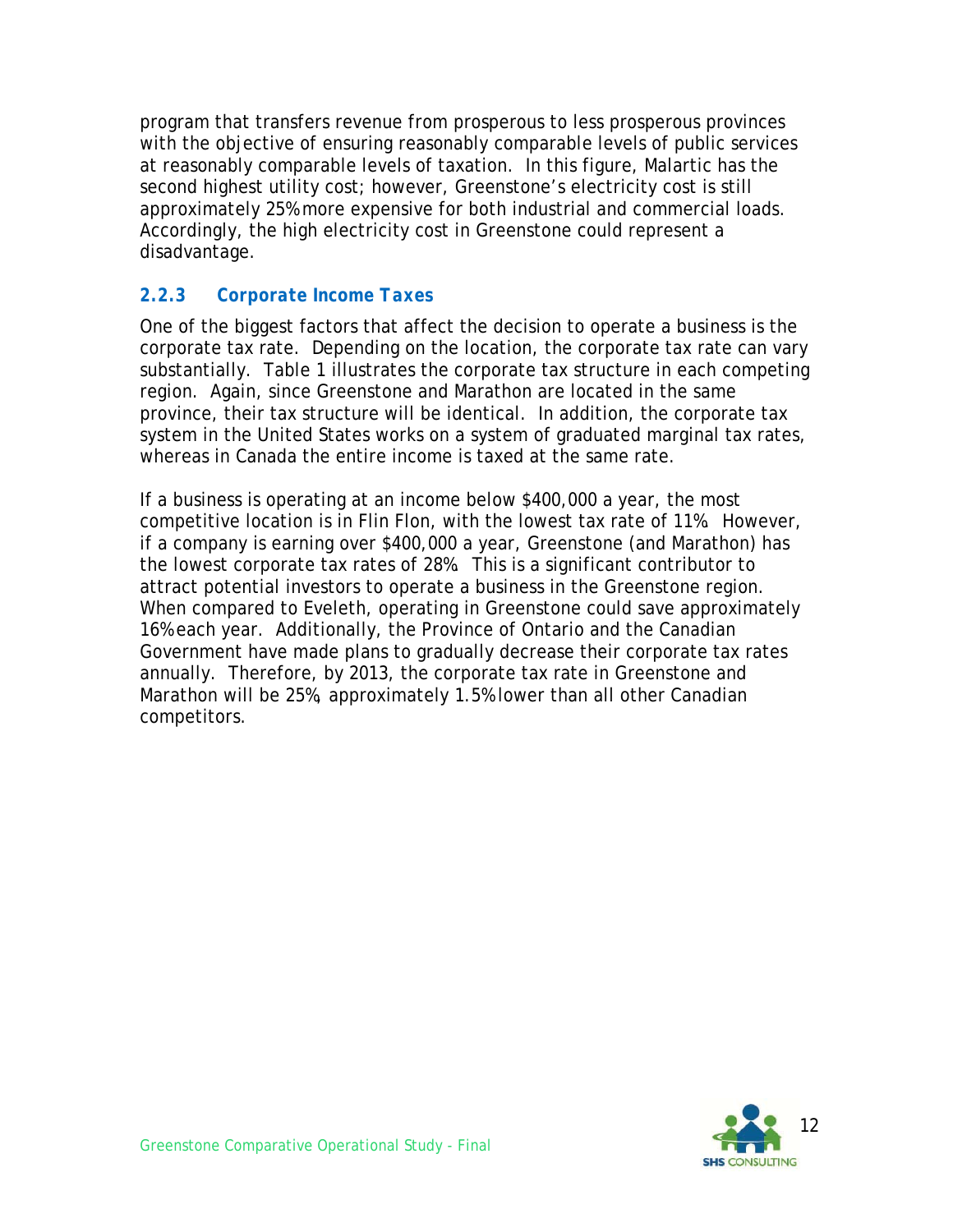|  | Table 1: Corporate Tax Rates, 2011 |  |  |
|--|------------------------------------|--|--|
|--|------------------------------------|--|--|

| Location                  | <b>Malartic</b> |       | <b>Flin Flon</b> |       | Greenstone |       | <b>Marathon</b> |        |         | Eveleth <sup>3</sup> |          |       |          |       |       |
|---------------------------|-----------------|-------|------------------|-------|------------|-------|-----------------|--------|---------|----------------------|----------|-------|----------|-------|-------|
| <b>Income Bracket</b>     | rovincia        |       |                  |       | edera      |       |                 | -edera | combine |                      | l Federa |       |          |       |       |
| $$0-50,000$               | 8.0%            | 1.0%  | 19.0%            | 0.0%  | 11.0%      | 11.0% | 4.5%            | 11.0%  | 15.5%   | 4.5%                 | 11.0%    | 15.5% | 9.8%     | 15.0% | 24.8% |
| \$50,000-\$75,000         | 8.0%            | 11.0% | 19.0%            | 0.0%  | 11.0%      | 11.0% | 4.5%            | 11.0%  | 15.5%   | 4.5%                 | 11.0%    | 15.5% | 9.8%     | 25.0% | 34.8% |
| \$75,000-\$100,000        | 8.0%            | 11.0% | 19.0%            | 0.0%  | 11.0%      | 11.0% | 4.5%            | 11.0%  | 15.5%   | 4.5%                 | 11.0%    | 15.5% | 9.8%     | 34.0% | 43.8% |
| \$100,000-\$335,000       | 8.0%            | 11.0% | 19.0%            | 0.0%  | 11.0%      | 11.0% | 4.5%            | 11.0%  | 15.5%   | 4.5%                 | 11.0%    | 15.5% | 9.8%     | 39.0% | 48.8% |
| \$335,000-\$400,000       | 8.0%            | 11.0% | 19.0%            | 0.0%  | 11.0%      | 11.0% | 4.5%            | 11.0%  | 15.5%   | 4.5%                 | 11.0%    | 15.5% | 9.8%     | 34.0% | 43.8% |
| \$400,000-\$500,000       | 8.0%            | 11.0% | 19.0%            | 12.0% | 11.0%      | 23.0% | 4.5%            | 11.0%  | 15.5%   | 4.5%                 | 11.0%    | 15.5% | 9.8%     | 34.0% | 43.8% |
| 1\$500,000-\$10,000,000   | 11.9%           | 16.5% | 28.4%            | 12.0% | 16.5%      | 28.5% | 11.5%           | 16.5%  | 28.0%   | 11.5%                | 16.5%    | 28.0% | 9.8%     | 34.0% | 43.8% |
| $$10,000,000-15,000,000$  | 11.9%           | 16.5% | 28.4%            | 12.0% | 16.5%      | 28.5% | 11.5%           | 16.5%  | 28.0%   | 11.5%                | 16.5%    | 28.0% | 9.8%     | 35.0% | 44.8% |
| $$15,000,000-$18,333,333$ | 11.9%           | 16.5% | 28.4%            | 12.0% | 16.5%      | 28.5% | 11.5%           | 16.5%  | 28.0%   | 11.5%                | 16.5%    | 28.0% | 9.8%     | 38.0% | 47.8% |
| Above \$18,333,333        | 11.9%           | 16.5% | 28.4%            | 12.0% | 16.5%      | 28.5% | 11.5%           | 16.5%  | 28.0%   | 11.5%                | 16.5%    | 28.0% | .8%<br>9 | 35.0% | 44.8% |

Source: KPMG: Income Tax Rates for General Corporations: 2011-2012, 2010; Tax Rates: United States, 2010

1. For all Ontario cities, the Provincial tax rate will be reduced annually: 11% effective July 1, 2012; 10% effective July 1, 2013

2. The Canadian Federal corporate tax rate will be reduced to 15% in 2012

3. The U.S. corporate tax system works on a system of graduated marginal tax rates whereas Canada taxes the entire income at the same rate

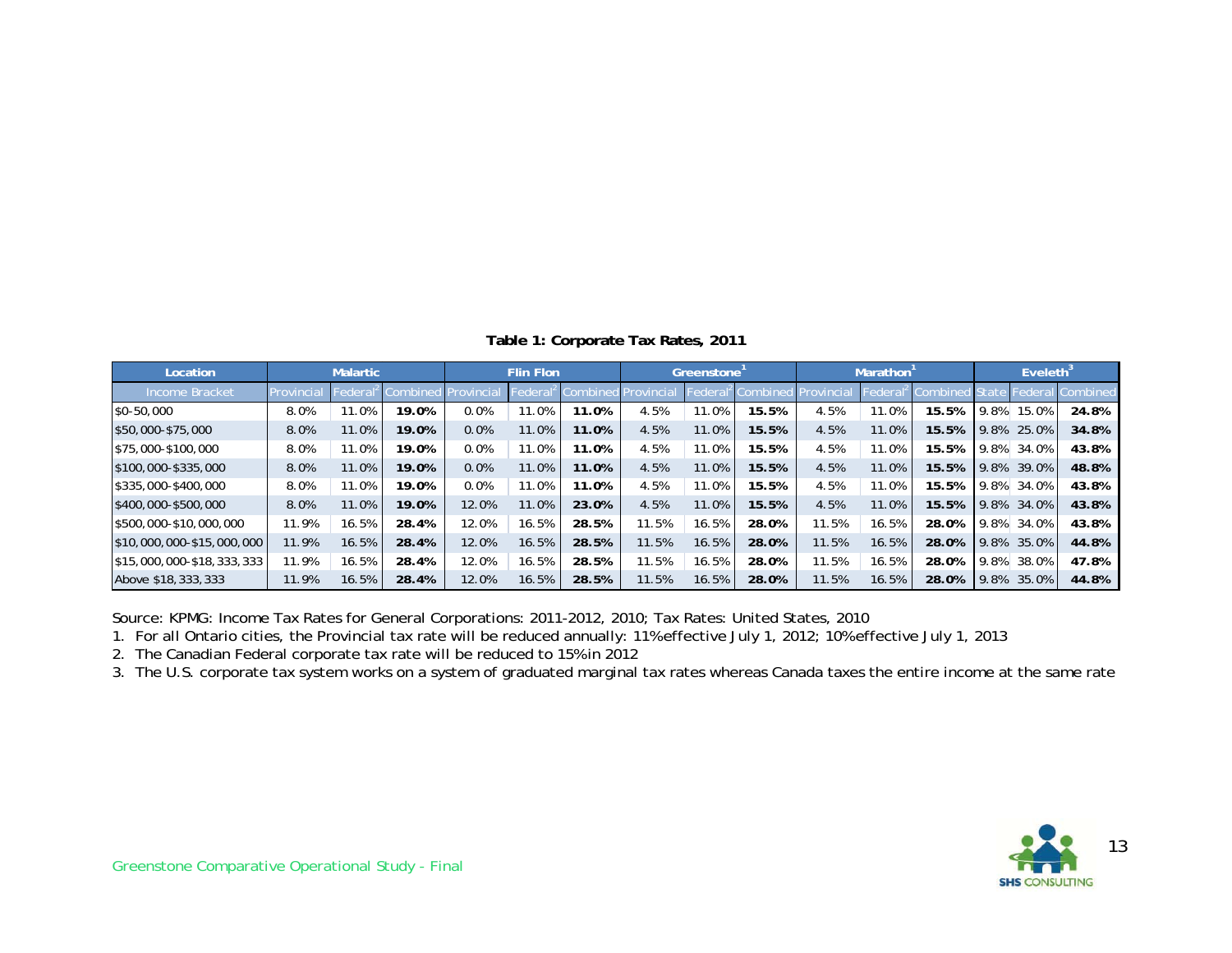#### **2.3 Incentives**

The Northern Ontario Heritage Fund Corporation offers various programs to stimulate the economy in Greenstone and Marathon. One program which is specifically tailored to new enterprises is the Enterprises North Job Creation Program, which is designed to provide job creation and economic growth in Northern Ontario. This particular program offers funding of up to \$1 million in repayable loans and grants for eligible costs, such as capital construction costs related to the establishment of a business, purchase of new equipment, and intellectual capital (Ministry of Northern Development, Mines and Forestry, 2010).

Northeastern Minnesota has released an economic development incentive initiative aimed at providing job creation and growing and sustaining businesses. The program is called Job Opportunity Building Zones (JOBZ) and eligible companies are exempt from local and state tax until 2016, plus receive a tax credit for creating good paying jobs (Northland Connection, 2010). In turn, this could potentially reduce Eveleth's corporate tax rate to approximately 34%. This rate, however, is still much higher than Greenstone's tax rate.

The City of Flin Flon offers similar programs for new businesses. The Community Futures Greenstone (not to be confused with the Economic Development Corporation in Greenstone) serves the community of Flin Flon by providing financial, technical and planning assistance. Currently, Community Futures Greenstone has a Business Development Fund which offers up to \$125,000 term and equity loans to applicants in need (Community Futures Greenstone, 2010).

In July of 2009 Industry Canada/FedNor announced to all Community Futures Development Corporations an increase in their lending limit, as a result of FedNor's participation in the Government of Canada's Stimulus Package, which forms part of Canada's Economic Action Plan. GEDC can lend up to a maximum of \$250,000 during these hard economic times, and the increase will only be accessible until March 2011 at which time the lending limit will return to the original amount of \$150,000. Greenstone Economic Development Corporation joined six other Community Futures Development Corporations in Northwestern Ontario to create the "Northwestern Ontario Investment Pool", which provides the Corporation with the ability to provide business loans up to a maximum of \$500,000

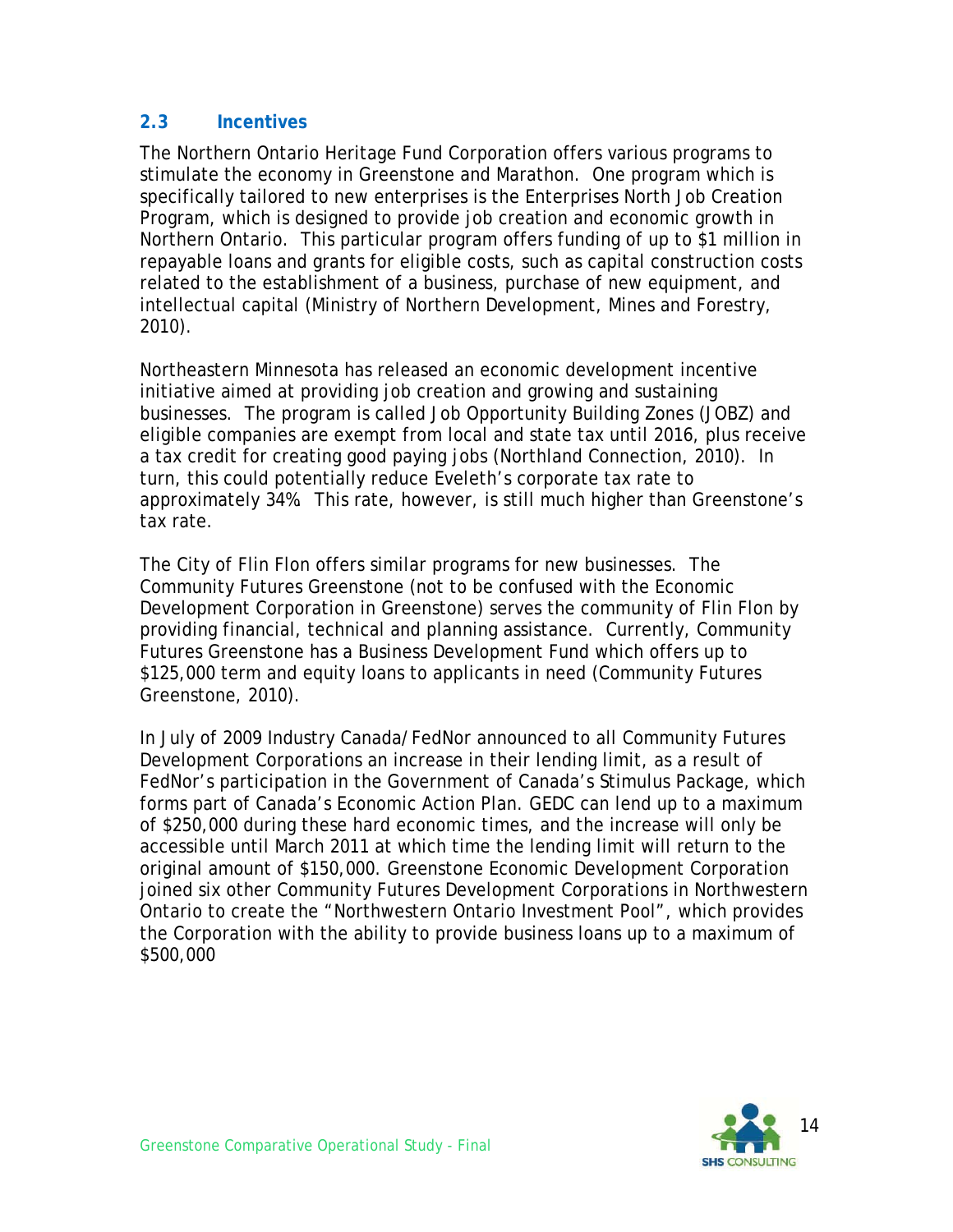# **3.0 Advantages and Disadvantages of Locating in Greenstone**

Table 2 summarizes the cost of operating a business in the competing regions. Throughout this report it has been shown that there are particular advantages and disadvantages for locating a business in Greenstone.

| Costs                             | <b>Malartic</b> | <b>Flin Flon</b>   | Eveleth   | Marathon  | Greenstone |
|-----------------------------------|-----------------|--------------------|-----------|-----------|------------|
| Average Wage Rates                | \$19.44         | \$24.94            | N/A       | \$31.59   | \$26.55    |
| <b>Residential Property Tax</b>   | 1.6200%         | 5.2550%<br>1.7755% |           | 3.2373%   | 2.2389%    |
| <b>Commercial Property Tax</b>    | 2.730%          | 6.488%             | 4.588%    | 5.406%    | 4.164%     |
| Corporate Tax Rate                | 28.4%           | 28.5%              | 43.8%     | 28.0%     | 28.0%      |
| Average Monthly Utility Cost      | \$2,472         | \$1,845            | \$2,096   | \$3,322   | \$3,322    |
| Average Residential Property      | \$68,637        | \$82,002           | \$93,795  | \$76,246  | \$87,664   |
| Average Monthtly Residential Rent | \$419           | \$524              | \$486     | \$524     | \$658      |
| Average Land Value (\$/sqft)      | \$1.19          | \$1.67             | \$0.31    | \$0.26    | \$0.46     |
| Average Commercial Property       | \$186,563       | \$270,860          | \$178,482 | \$102,980 | \$218,125  |

**Table 2: Summary of Costs of Operating a Business in Competing Regions** 

#### **3.1 Advantages**

The current tax structure in Greenstone is attractive, with the lowest corporate tax rate, and some of the lowest residential and commercial property tax rates. Additionally, the corporate tax rates in Greenstone are expected to decrease annually until 2013. This tax structure combined with the Northern Ontario Heritage Fund Corporation's programs, such as the Enterprises North Job Creation Program, can potentially attract investment to the Greenstone region due to the immediate accessibility to funding and the perpetual savings in taxes.

Although Greenstone does not have the lowest land value, it is relatively competitive. For instance, the land value is marginally more expensive in Greenstone compared to Eveleth and Marathon; however, it is significantly less expensive than Malartic and Flin Flon.

As mentioned in *Greenstone Regional Labour Market Study*, there are currently existing gaps in commercial services provided in the Greenstone region, and present and future employers note the need for more supply services in the area. Therefore, a potential advantage in the Greenstone area would be to develop of an investment attraction campaign aimed to small-scale niche businesses that fill existing gaps.

#### **3.2 Disadvantages**

Under normal economic conditions, the cost of real estate in Greenstone is more expensive than its competitors. As previously mentioned, labour costs can attribute up to 80% of location-sensitive costs. Therefore, it could be a potential disadvantage that the Greenstone region has average wage rates

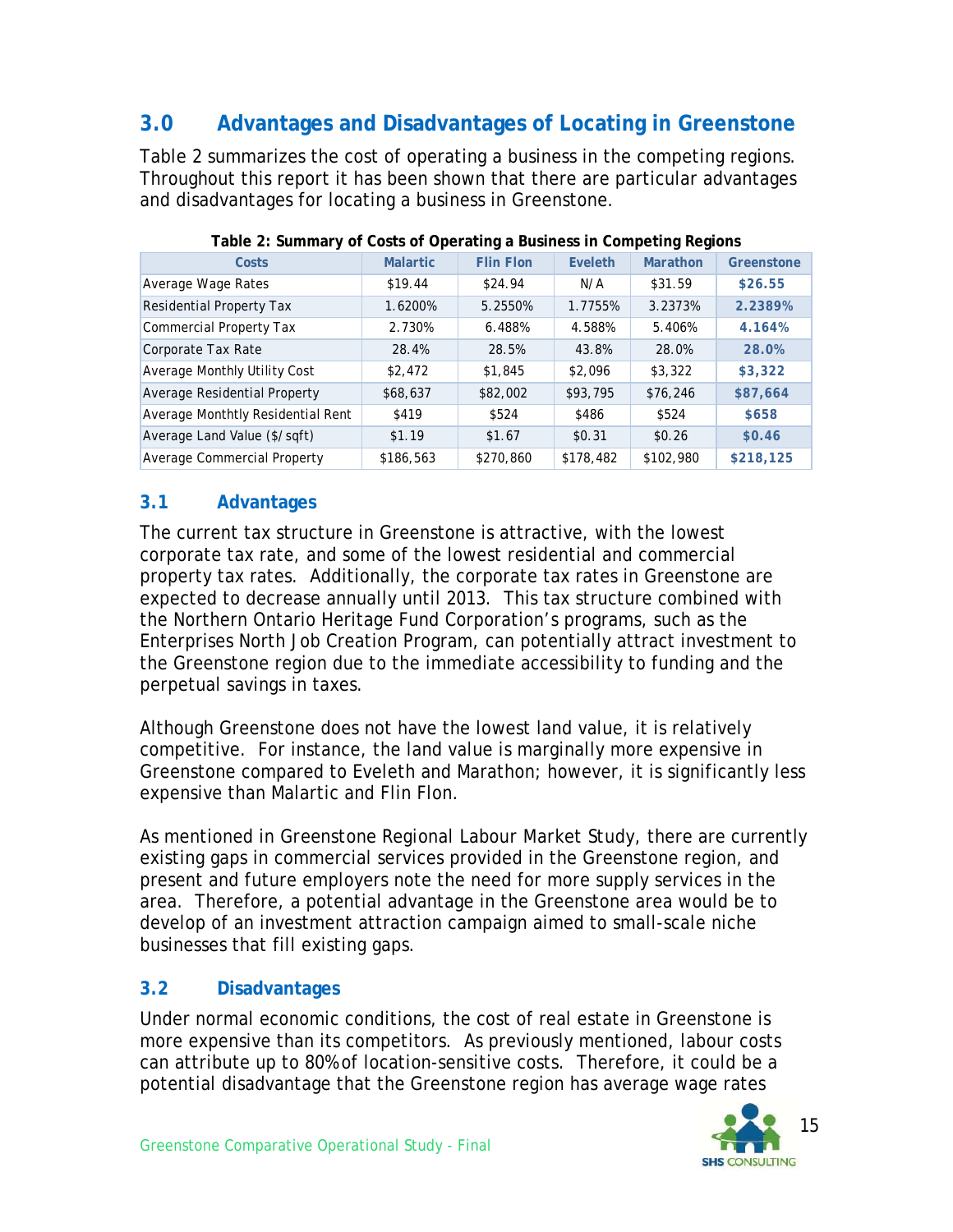higher than three of its competitors. Although the land value in Greenstone is relatively inexpensive compared to Malartic and Flin Flon, it is nearly double the price compared to its neighbour, Marathon. In addition, Greenstone has the highest electricity cost compared to the rest of the competitors. For instance, the electricity cost in Greenstone is nearly twice the cost as Flin Flon. The high operating costs associated with expensive real estate, high cost of labour, and expensive electricity may discourage potential investors.

#### **3.3 Comparative Cost Scenario**

In order to illustrate the effects of the differences in costs of operating a business in competing regions, this report has created a comparative cost scenario. For this scenario, we assumed that each business will have an operating revenue of \$1 million a year, has five full-time employees, and each business operates by using 25,000 kWh of electricity per month. The following table illustrates the location-sensitive costs of the competing regions.

| TUDIO OF EUGULIUIT JOHJILIVO UUJL JUOHUHU |             |                  |             |                 |                 |  |  |  |  |
|-------------------------------------------|-------------|------------------|-------------|-----------------|-----------------|--|--|--|--|
|                                           | Greenstone  | <b>Flin Flon</b> | Eveleth     | <b>Marathon</b> | <b>Malartic</b> |  |  |  |  |
| Revenue                                   | \$1,000,000 | \$1,000,000      | \$1,000,000 | \$1,000,000     | \$1,000,000     |  |  |  |  |
| -Labour Cost                              | \$258,863   | \$243,165        | \$238,095   | \$308,003       | \$189,540       |  |  |  |  |
| -Utility Cost                             | \$39,864    | \$22,140         | \$25,152    | \$39,864        | \$29,664]       |  |  |  |  |
| -Property Taxes                           | \$8,328     | \$12,976         | \$9,176     | \$10,800        | \$5,460         |  |  |  |  |
| =Gross Income                             | \$692,946   | \$721,719        | \$727,577   | \$641,334       | \$775,336       |  |  |  |  |
| -Taxes                                    | \$194,025   | \$205,690        | \$325,945   | \$179,573       | \$220,195       |  |  |  |  |
| $=$ Net Income                            | \$498,921   | \$516,029        | \$401,632   | \$461,760       | \$555,141       |  |  |  |  |
| % Difference                              | 0.0%        | 3.3%             | $-24.2%$    | $-8.0%$         | 10.1%           |  |  |  |  |

**Table 3: Location-Sensitive Cost Scenario** 

After looking at a cost scenario, the Greenstone region has an advantage over Eveleth (24.2% less profitable than Greenstone) and Marathon (8.0% less profitable than Greenstone). The reason why it is more expensive to operate in Marathon is largely due to its high labour costs. Moreover, Eveleth's corporate tax rates are significantly higher than the rest of the comparators, resulting in a much lower net income.

However, the City of Flin Flon and Malartic possess cost advantages compared to the Greenstone region (– 3.3% and 10.1% respectively) – due to Malartic's low labour costs and the inexpensive electricity costs in their respective province.

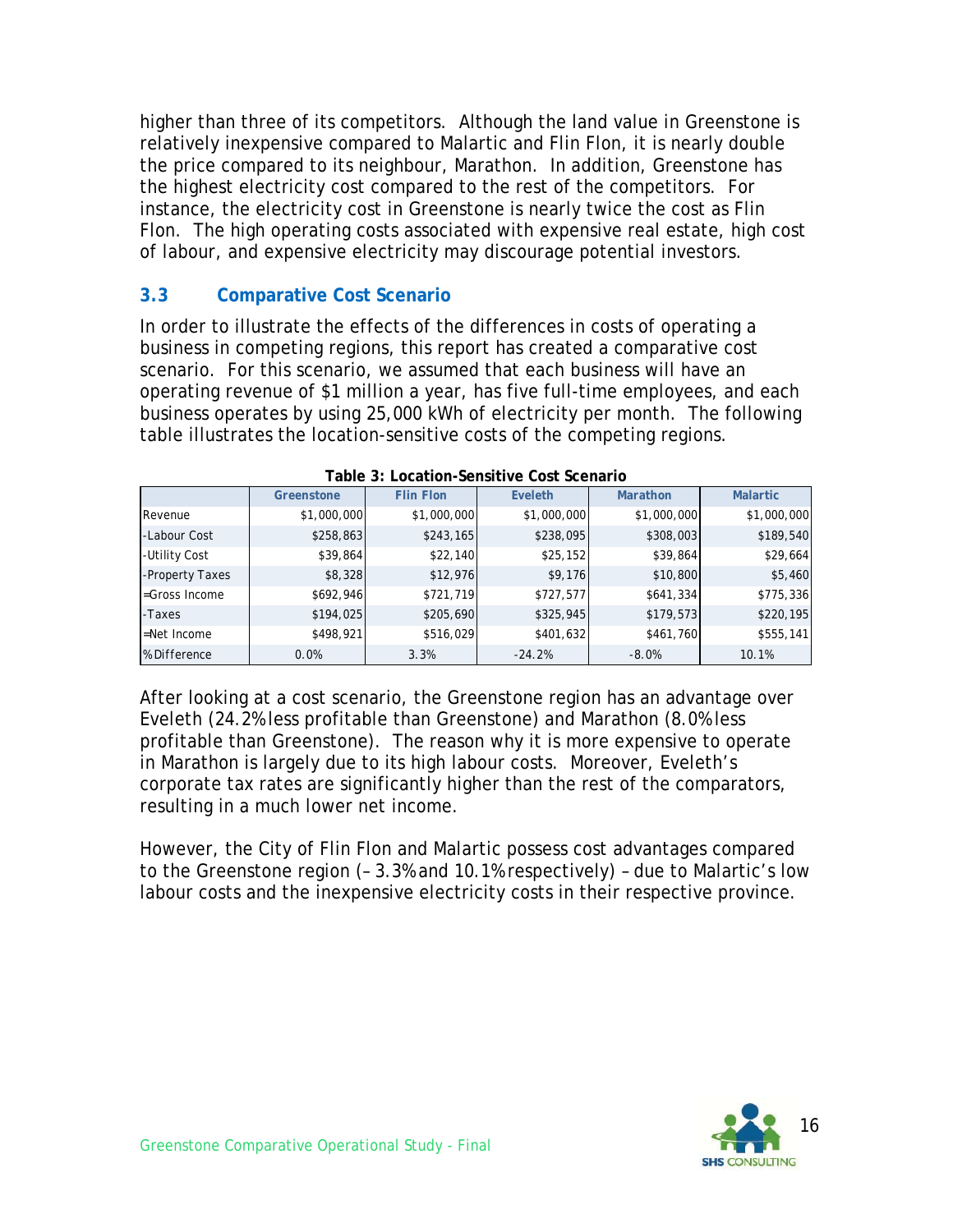## **4.0 Conclusions**

The Greenstone region has a prosperous future with the discovered Chromite Deposit in the "Ring of Fire" and the Premier Gold Hardock project in the Geraldton-Beardmore Camp. Currently, disadvantages in wage rates, utility costs and real estate could discourage potential new investors who are considering operating a business in the Greenstone area. However, the current corporate tax structure and property tax rates paired with lucrative incentives provided by the Northern Ontario Heritage Fund Corporation are competitive and should be highlighted when promoting the Greenstone region. For instance, the Enterprises North Job Creation Program, which is designed to provide job creation and economic growth in Northern Ontario, provides up to \$1 million in repayable loans and grants for organizations promoting job creation. Therefore, although Greenstone has relatively costs in some areas, there are instruments in place to recover from these high costs.

In addition to the detailed cost data reviewed in this analysis, there are many non-cost factors, such as availability of skilled labor, regulatory environment and personal quality of life that should be considered when choosing a business location.

A recommendation would be to conduct further research comparing the Greenstone region to other communities in Northern Ontario, including qualitative factors that can have a significant influence on investment and business location decisions. The development of the chromite mine in the "Ring of Fire" will occur regardless of the cost/benefits in competing regions. Therefore, in order to attract potential investors, it is important to compare Greenstone to other regions where employees of the potential chromite mine may settle, such as Timmins, North Bay, Thunder Bay, and Sudbury. This analysis would highlight any competitive advantage the Greenstone region has compared to neighbouring regions, thus allowing the Greenstone Economic Developing Corporation to effectively attract potential investment to their region.

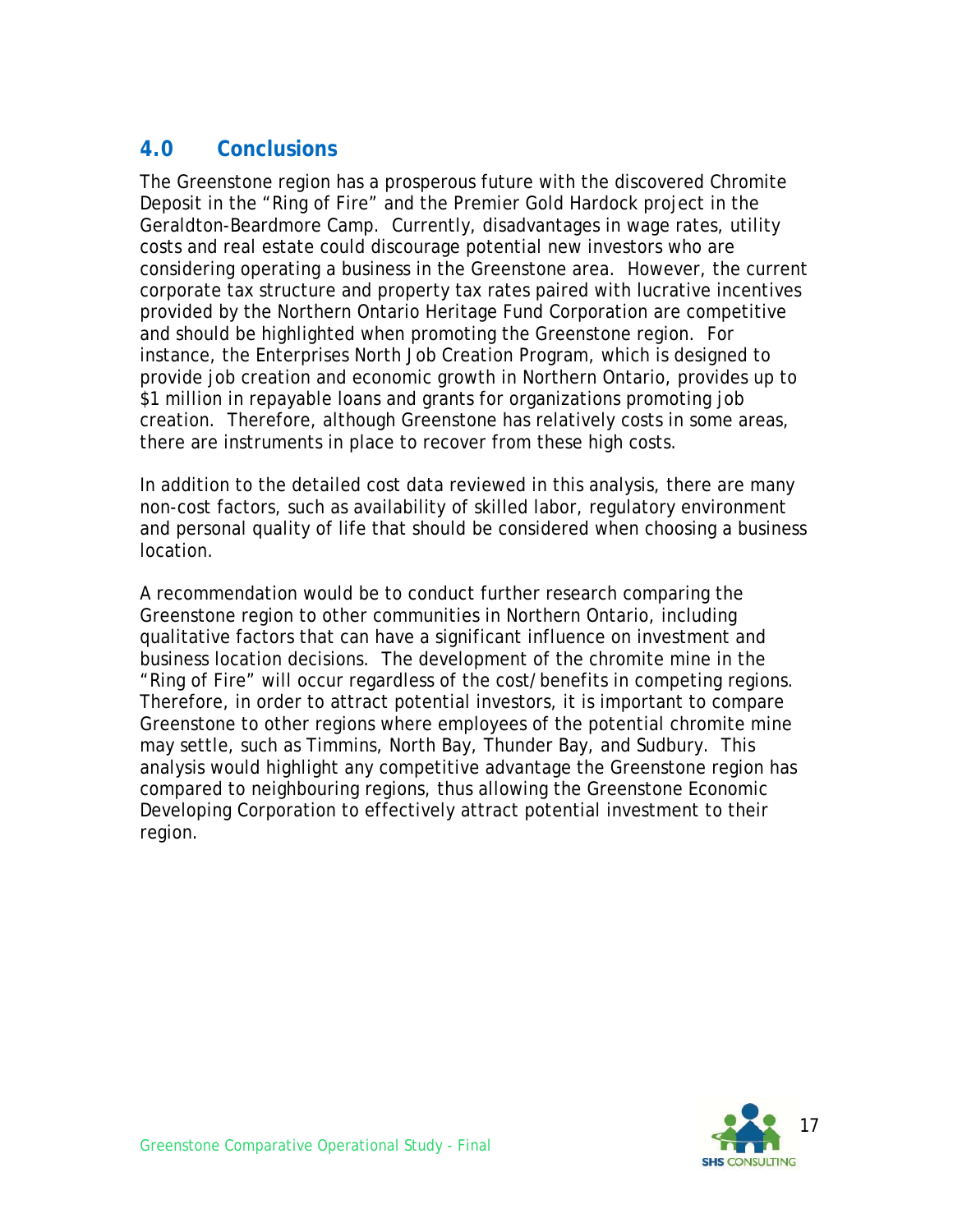## **5.0 Bibliography**

- Business for Sale. (2010). *Business for Sale in Eveleth*. Retrieved from Business for Sale: http://us.businessforsale.com/us/search/business-for-sale-ineveleth
- City of Eveleth. (2010). Retrieved from www.evelethmn.com
- City of Eveleth. (2010). July *21, 2009 Eveleth City Council Meeting*. Retrieved from http://www.evelethmn.com
- City-Data. (2010). *City-Data*. Retrieved from Eveleth, Minnesota: http://www.city-data.com/city/Eveleth-Minnesota.html
- Community Futures Greenstone. (2010, October 22). *Flin Flon Big Profile.*  Retrieved from www.cfgreenstone.ca
- Government of Manitoba. (2010). *Labour Standards*. Retrieved from http://www.gov.mb.ca
- Government of Ontario. (2010). *Minimum Wage*. Retrieved from http://www.labour.gov.on.ca
- Government of Quebec. (2010). *New Minimum Wage Rates.* Retrieved from http://www.gouv.qc.ca
- Greenstone. (2010). Retrieved from Greenstone: Spirit of the North: www.greenstone.ca

ICX. (2010). *Commercial Real Estate*. Retrieved from www.icx.ca Internal Revenus Service. (2009). Form 1120 Instructions for 2009. 18.

- KPMG. (2004). Competitive Alternatives: KPMG's Guide to International Business Costs
- KPMG. (2010). Income Tax Rates for General Corporations: 2011-2012.
- Manitoba Hydro. (2010, May 1). *Utility Rate Comparison: Survey of Canadian Electricty Bills*. Retrieved from Manitoba Hydro: www.hydro.mb.ca
- Ministry of Northern Development, Mines and Forestry. (2010). *Northen Ontario Heritage Fund Corporation*. Retrieved from Ministry of Northern Development, Mines and Forestry: www.mndmf.gov.on.ca